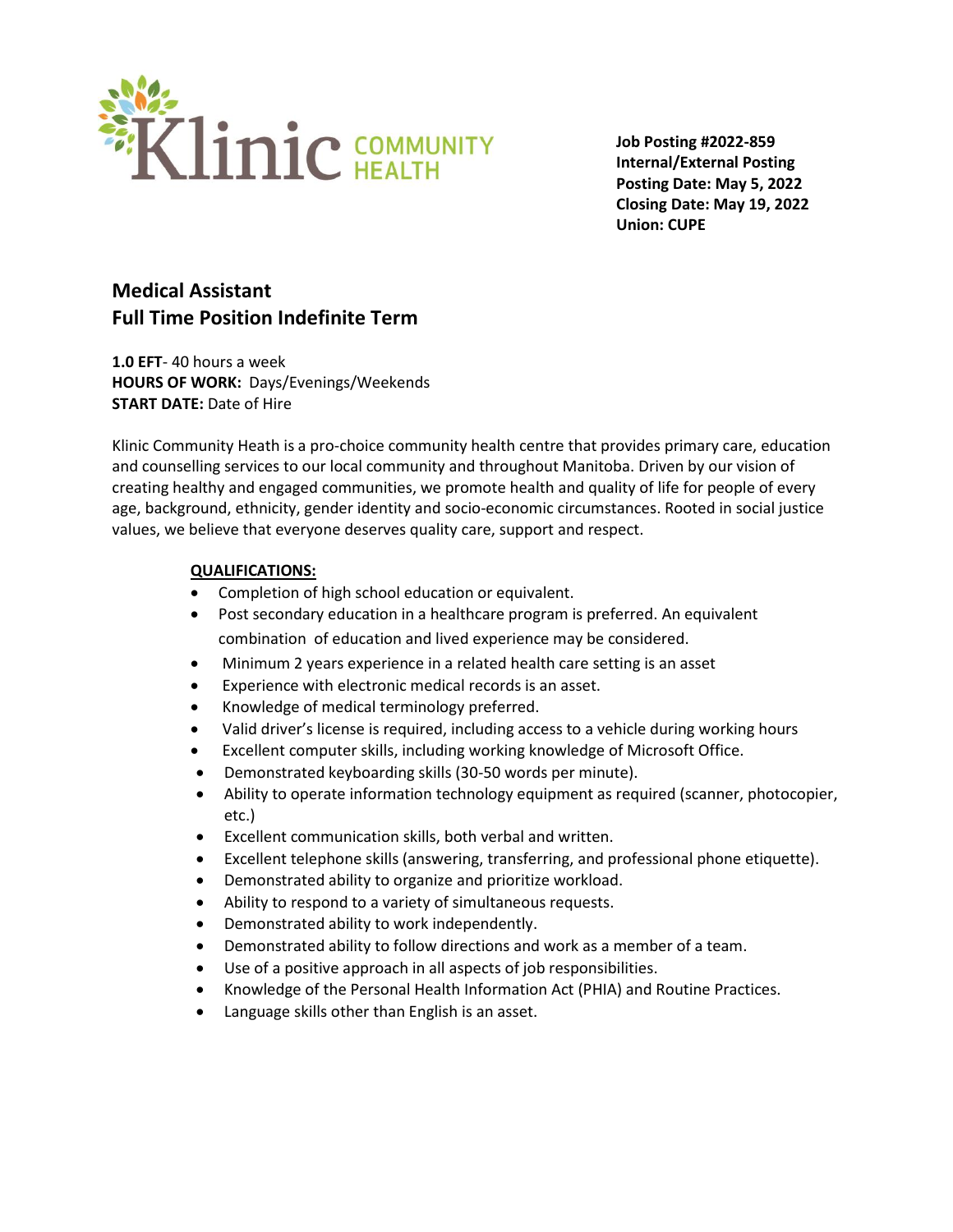

#### **RESPONSIBILITIES:**

#### **Program Support Related Duties**

- Provide clinical support services to all Health Services programs including Primary Care, Transgender Health Klinic, Tec Voc Klinic, STI Klinic, Teen Klinic, and other Klinic programs as required and according to established Klinic guidelines.
- Work in conjunction with all Klinic staff and external agencies as is necessary to ensure a collaborative approach to meeting health care needs.
- Collect and accurately document personal health information provided by individuals or external referral agencies for intake to specific Health Services programs, or related services, and follow agency intake procedures.
- Facilitate client referrals to specialists, diagnostic testing, and other external service providers as directed by the practitioner and inform client of same.
- Recognize potential and real barriers for client access to care and identify opportunities for system improvement to management.
- Assist practitioners with procedures and chaperone appointments when required.
- Collect and accurately document client information in the electronic medical record in accordance with Klinic procedures and PHIA guidelines.
- Maintain an efficient tracking system of client reminders when necessary, to facilitate client attendance for upcoming internal and externally referred appointments.
- Provide instructions and/or education to clients as directed by the practitioner and document as needed in the medical record.
- Triage calls from clients and determine the appropriate actions to take to manage client requests.
- Respond and triage client and non-client phone calls for information, test results, health education, and/or resources as appropriate, and determine the appropriate action including forwarding calls or messages to a practitioner or other care provider when appropriate.
- Assist in the file management of client documents in the electronic medical record.
- Enter lab values accurately and correctly into the electronic medical record.
- Triage walk-in client requests regarding agency or community resources and facilitate connecting clients with the appropriate resources.
- Communicate effectively with all team members within the agency.
- Maintain knowledge of Klinic's emergency procedures.
- Assist in preparing specimens and requisitions for lab processing, as required.
- Maintain and order medical equipment and supplies, including laundry.
- Provide practical assistance to clients, in their home(s) on a short term basis, where other services are not readily available.
- Assist clients with walking, transfers and positioning.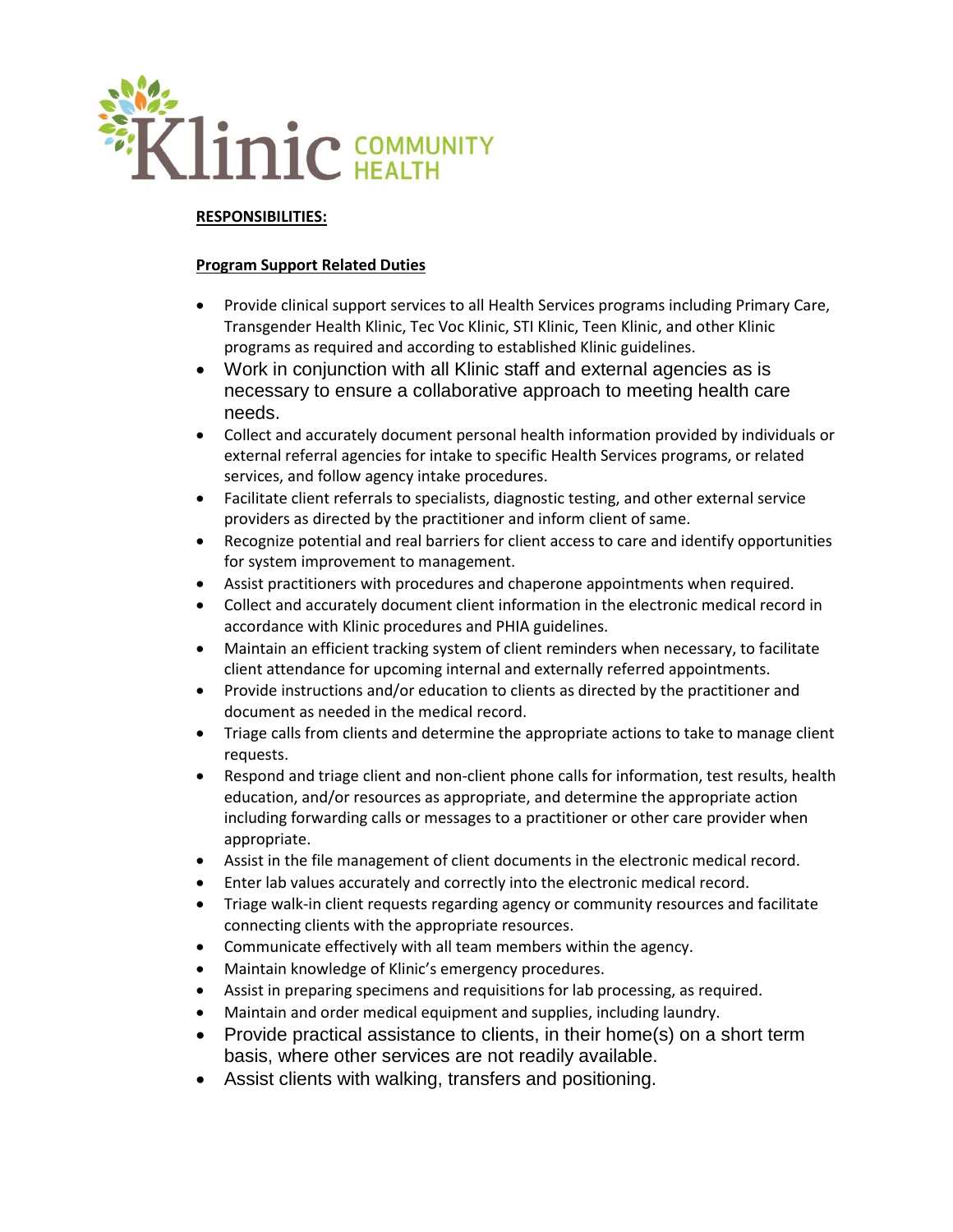

- Assist clients in attending health services appointments and diagnostic appointments as requested by the practitioners.
- Supports agency assistants, as required.
- Proof of COVID-19 vaccination (or appropriate exemption) is required for staff and volunteers at Klinic.

## **Other Duties and Responsibilities**

- Assist in the orientation and training of new staff members and students, and participate in hiring panels when requested to do so.
- Participate in training courses and inservices offered elsewhere and by Klinic in order to maintain and improve quality of service.
- Attend staff meetings as required.
- Participate in program planning, evaluation and quality monitoring including completing daily statistics.
- Participate in formal self-evaluations by identifying strengths and limitations.
- Seek appropriate supervision/consultation of own actions.
- Adhere to all agency policies, protocols, procedures and promotes best practice.
- Perform other duties and functions related to their job description, not exceeding above stated skills and capacities.

### **Physical Demands/Working Conditions**

- Work environment consisting of an office building.
- Work areas are not private and may be in the public areas of the building.
- Maybe required to sit for long periods of time.
- May be required to move items weighing up to 12 kg.
- May encounter aggressive and/or agitated clients and visitors.
- May be required to work a variety of shifts including evenings and weekends.